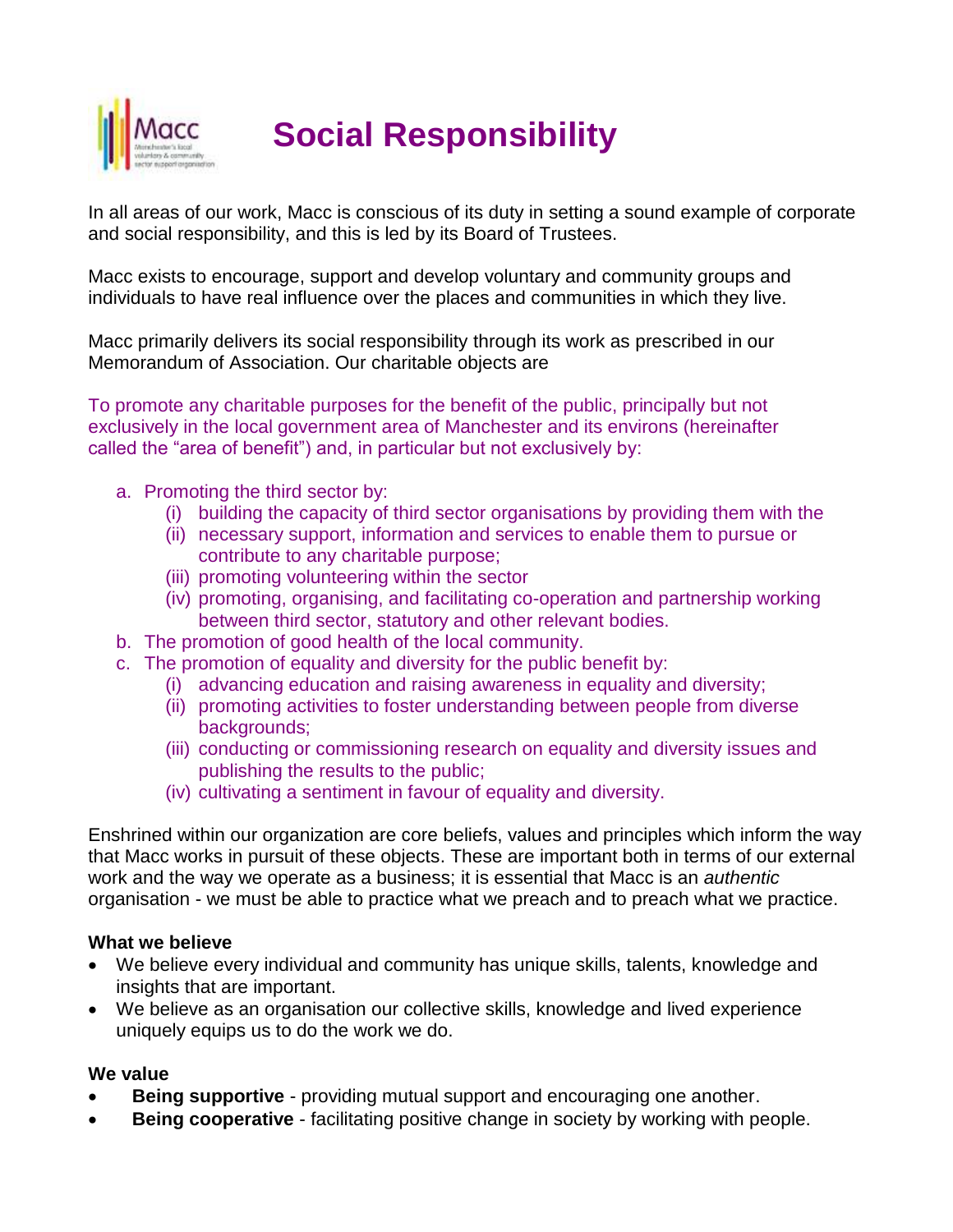**Being influential** - harnessing people's skills and building their confidence to shape and inform policy and practice.

### **The principles by which we work**

- **Integrity**  it is essential that Macc is regarded as trustworthy and honest, both as a campaigning organisation and as an employer. Our role places us within a sphere of influence in which Macc must act as an honest broker and a promoter of good practice. Internally, we have put in place policies and operating procedures which are designed to ensure that Macc acts with probity in its own affairs. These include financial controls and human resource policies.
- **Accountability** to demonstrate that we are maintaining our integrity it is important that we are accountable to our stakeholders: be they members, beneficiaries of our work, partner organisations or funders. This includes encouraging our stakeholders to hold us to account via discussion forums and formal procedures for gathering feedback from stakeholders and employees. Through monitoring and evaluation we seek to prove that we are making maximum use of our resources to have a real impact on our mission and objectives.

As a socially responsible organisation, Macc is taking actions to support equitable trading practices and to reduce its environmental impacts and as a purchaser of supplies, Macc will choose to use its purchasing power to support organisations which work to promote socially responsible practices and support the principles of Fairtrade, this is reflected in our Financial Procedures section of our Office Manual.

- **Empowerment** Macc's overriding principle is one of respect for the rights, needs and wishes of the individual. We apply this to the way we deliver our work by ensuring a wide range of opportunities for people to engage with us and the way we act as an employer for example by developing a learning culture within the staff team, supported by initiatives such as our work/life balance policy.
- **Volunteering** Macc fully acknowledges the huge contribution volunteers and voluntary action make both to the local voluntary and community sector and the local and national economy. As an employer Macc seeks to encourage our staff to support other voluntary and community sector groups and therefore allow our staff two working days per year, with pay, to support work with a voluntary or community group of their choice. We recognise that some volunteer roles could conflict with our services (e.g. being a trustee of a voluntary and community sector receiving capacity building support.) and have a Conflict of Interest policy in place to manage this.

#### **Creating Social Impact**

Macc respects the rights and dignity of every staff member, volunteer and stakeholder and takes positive steps to treat them fairly and without discrimination. Our Equality and Diversity policy sets out the action Macc intends to undertake to combat discrimination. We monitor diversity across all aspects of the organisation: as an employer, a volunteer involving organisation and a service provider. Macc is a member of the Employers Network for Equality and Inclusion www.enei.org.uk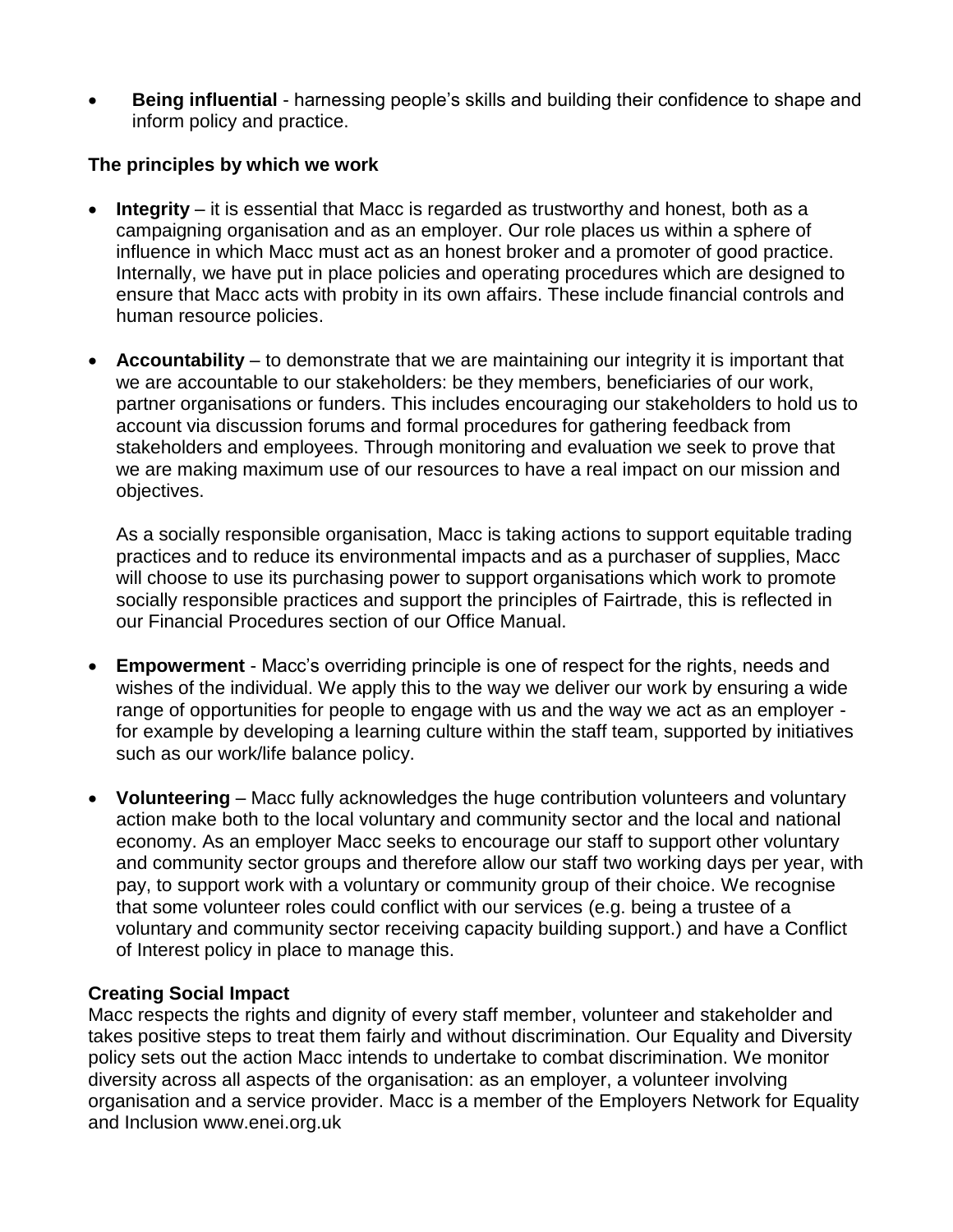We aim to model best practice as an employer. Macc supports the Living Wage Campaign as an accredited Living Wage employer: every Macc employee is paid above the UK living wage. See www.livingwage.org.uk. We also report our pay multiple on www.paycompare.org.uk

Macc encourages team working and sharing of knowledge. Our Training Co-ordinator is a Workplace Learning Advocate and supports formal and informal learning at work. www.workplacelearningadvocates.org.uk

Macc aims to promote the health and wellbeing of staff and volunteers. We are working through assessment under New Economy's Good Work Good Health Charter. See neweconomymanchester.com/stories/1822-good\_work\_good\_health\_charter

We take action to address the social disadvantage faced by marginalised groups and recognise where positive action may be needed e.g. youth unemployment.

#### **Economic Impact**

The voluntary and community sector has a major impact on the economy of Manchester, e.g. by providing services, offering advice or supporting inclusion of vulnerable/marginalised people. The voluntary and community sector works to raise aspirations, wellbeing, skills and provide direct and indirect employment. Macc has developed a strategy to build on the assets, expertise and experience from the social, public and commercial sectors: this is our paper "A Civil Economy for Manchester" published in April 2014.

It follows that Macc's most obvious economic impact is through supporting voluntary and community sector organisations. The Community Strategy prioritises promoting private sector growth: we will promote growth in the non-profit sector. Macc's impact includes money brought into Manchester's economy through our work. Between March 2012 and May 2013 this included:

- Non-statutory sources £2,181,926 (17 awards)
- Manchester City Council programmes £1,400,253 (24 awards) (This also means money remains within the local economy and is spent in voluntary and community sector organisations delivering higher quality services and improved outcomes.)

We also support other initiatives which bring in money, create jobs and improve services, e.g.:

- A partnership bid to Transforming Local Infrastructure £399k (04/2012 to 09/2013)
- A partnership bid to the Lottery's Fulfilling Lives (Complex Needs) programme is on its way to receiving up to £10million to support adults with multiple and complex problems including mental ill health, substance & alcohol misuse, etc.

We will maximise impact by ongoing horizon scanning of opportunities which can create value. The estimated GVA from 3093 local voluntary and community sector organisations is £721.8m annually. An estimated 94,300 residents give 370,000 hours of volunteering each week in Manchester – valued at £332m annually. Macc enhances the contribution of the voluntary and community sector to the local economy.

We make all sub-contracting opportunities available to a diverse supply base including voluntary and community sector organisations and local suppliers. We choose suppliers close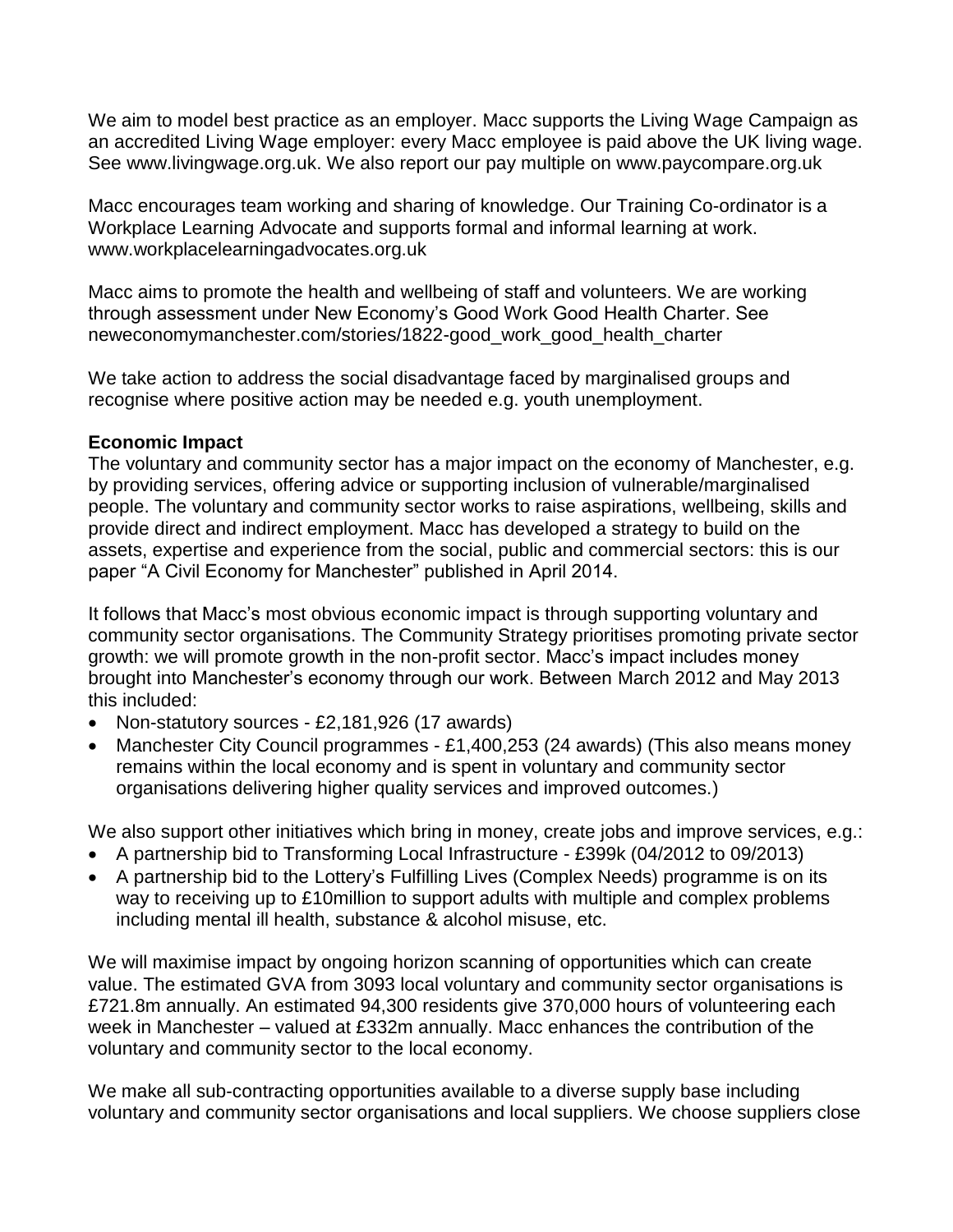to the point of service delivery where possible. We commit to pay suppliers on time and no later than contractual terms. This helps create and sustain local jobs and apprenticeships.

We are committed to creating employment, volunteering and training opportunities for local residents, including people with disabilities. Macc and Gaddum Centre have established support to broker work experience placements within voluntary and community sector organisations. We will promote the voluntary and community sector as an ethical career choice by sharing stories which engage and inspire. (Our Reception Worker post was created as an entry-level job to gain experience of working in a voluntary and community sector organisations.) We aim to make employment in the sector more sustainable by encouraging voluntary and community sector organisations to share staff, providing guidance and support to do so.

By working with schools we will seek to ensure that Manchester's young people are equipped with the skills to enjoy a fulfilling and productive career. We aim to encourage young people to use their unique talents, knowledge and insights by being active citizens.

Macc's Volunteer Centre supports people in volunteering as a means to progress to employment/self-employment.

#### **Environmental Impact**

Macc supports the *Manchester – A Certain Future* strategy e.g. by raising awareness of campaigns including Carbon Literacy and the Food Futures programme. We encourage residents and voluntary and community sector organisations to increase efficiency, decrease emissions and support supply chains in low carbon goods and services. We aim to reduce the overall CO2 footprint of the local voluntary and community sector, working with MERCi's Sustaining Change programme to support voluntary and community sector organisations s in adopting sustainable practice. Macc has a Sustaining Change Silver Award and takes actions including:

- Food and Drink Staff buy food locally or bring in their own lunch. All food packaging is recycled.
- Purchasing and Procurement We use MERCI's Big Green Guide of ethical, environmental and local suppliers e.g. buying environmentally friendly and ethically sources cleaning products.
- Energy and Water Staff are briefed to reduce energy consumption (e.g. not leaving computers on standby). We purchase energy from a supplier specialising in renewable sources.
- Travel We have joined the Government Bike Right scheme and advise staff, volunteers and visitors of local cycle hubs. Staff and volunteers are encouraged to use public transport and can claim travel costs for cycling. We invest in mobile technology to enable 'smarter' working and explore ways to improve virtual collaboration between voluntary and community sector organisations reducing travel to meetings.
- Waste –all recyclable materials are collected by Emerge (a local social enterprise) for recycling.

We will support the recycling and sharing of resources between voluntary and community sector organisations through our "swap shop" facility.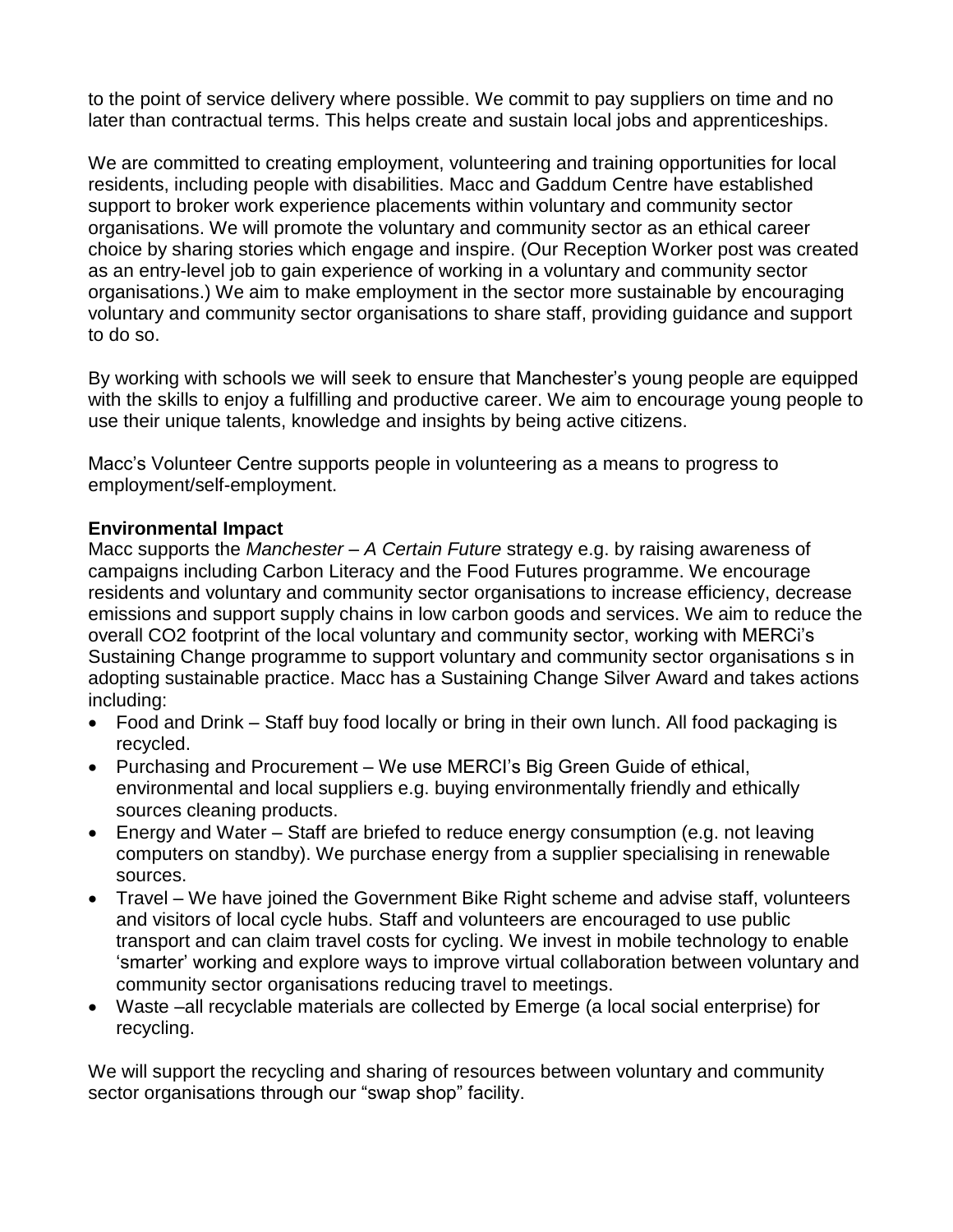#### **Demonstrating Impact**

Our approach is to adopt best practice using frameworks developed by relevant organisations. In promoting inclusive and sustainable economic development, we influence voluntary and community sector organisations by acting as a role model.

Our aim is to report annually on Macc's social economic and environmental performance and impact by following the framework set out by the Social Audit Network (SAN), verified by stakeholders and an external panel. www.socialauditnetwork.org.uk

We will work with local commissioners to implement the Social Value Act and with local organisations in the public, private and social sectors to adopt similar socially responsible policies.